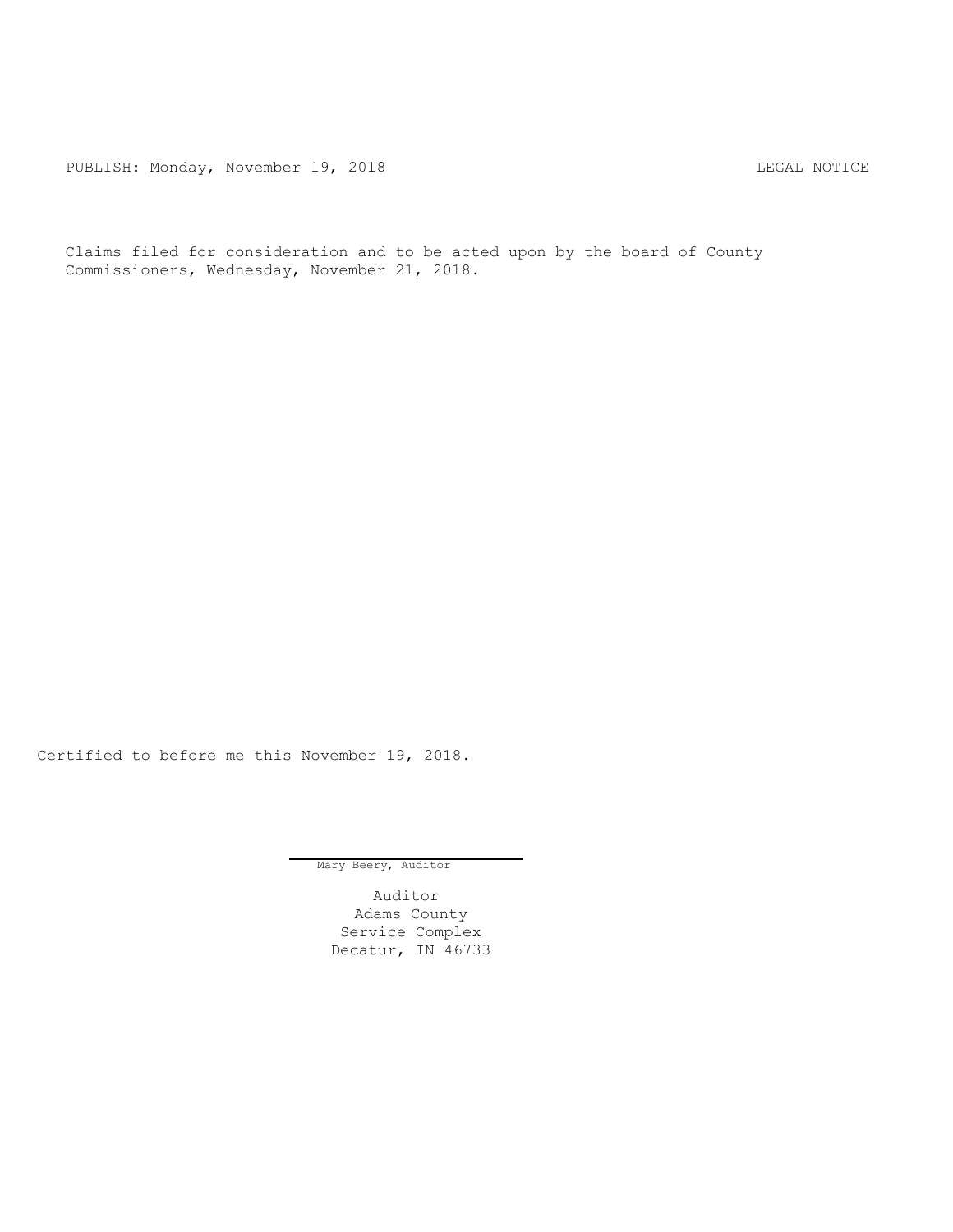

## **Claims Docket for Newspaper Adams County, Indiana**

## For Period: **10/18/2018** to **11/7/2018**

*313 W. Jefferson St. Decatur, IN 46733 (219) 724-2600*

## Date Claims to be Paid: **11/21/2018**

| <b>Vendor</b>                        | Amount    | <b>Vendor</b>                          | Amount      |
|--------------------------------------|-----------|----------------------------------------|-------------|
| Adams County Council On Aging, Inc.  | 2,400.00  | Adams Memorial Hospital                | 68,733.05   |
| Appraisal Research Corporation       | 6,322.88  | Arnold Lumber Co., Inc.                | 10,592.18   |
| AT & T Mobility                      | 1,660.92  | Baker And Sons Plumbing &              | 68.00       |
| <b>Berne Police Department</b>       | 64.00     | <b>Berne Witness</b>                   | 30.36       |
| Suburban Propane LP                  | 225.50    | Brateman's, Inc.                       | 749.00      |
| Butler, Fairman, & Seufert           | 7,868.00  | <b>Charles Bowers</b>                  | 2,333.33    |
| Chet's Pest Control                  | 120.00    | Cintas Location #338                   | 296.66      |
| City Of Decatur                      | 586.25    | Computer Systems, Inc.                 | 15,276.00   |
| Dealership Holdings LLC              | 84.39     | Decatur Daily Democrat                 | 355.47      |
| <b>Decatur Dental Services</b>       | 321.10    | Decatur Police Department              | 184.00      |
| MAXIMUS Consulting Services, Inc.    | 3,750.00  | Gasoline Equipment Service Co Inc      | 188.00      |
| Gordon Food Service                  | 4,119.51  | Grimm's Auto                           | 143.57      |
| Hilty Engine Service                 | 236.79    | <b>Innovative Concepts</b>             | 45.12       |
| The Janitors Supply Company, Inc.    | 603.82    | Mark S. Gresla, MD                     | 840.50      |
| Mind's Eye Graphics                  | 84.68     | Monroe Water Department                | 152.16      |
| Moser Motor Sales, Inc.              | 42.95     | Park Center                            | 2,160.00    |
| Portland Motor Parts, Inc            | 525.20    | Quill Corporation                      | 618.03      |
| Roto-Rooter                          | 335.00    | Selking International                  | 144.72      |
| Shifferly Dodge                      | 78.50     | Steven R. Jenkins Co., Inc.            | 179.96      |
| Stone-Street Quarries, Inc.          | 250.05    | Three Rivers Barricade & Equipment Co. | 20,103.58   |
| Treasurer of Adams County            | 5,178.18  | Miller, Burry & Brown, P.C.            | 14,089.75   |
| Swiss City Veterinary Clinic         | 205.00    | Imi Irving Material, Inc.              | 1,963.25    |
| Adams County Automotive Supply, Inc. | 73.99     | Affolder Implement Sales, Inc.         | 10.52       |
| Paul Norr                            | 30.00     | Purdue University                      | 699.16      |
| Bodie's Exhaust & Auto Services      | 165.00    | B Secure Alarm Systems, Inc.           | 528.30      |
| Bixler Insurance, Inc.               | 225.00    | Mary Beery                             | 160.16      |
| Hi-Way Service, Inc.                 | 59.60     | <b>Boyce Forms Systems</b>             | 199.05      |
| Youth Opportunity Center, Inc        | 7,140.00  | Jackson Oil & Solvents, Inc            | 1,667.75    |
| Connie Sprunger                      | 29.92     | Berne Chamber Of Commerce              | 105.00      |
| Bob's Locksmith Shop                 | 61.00     | W. A. Jones And Son                    | 191,882.00  |
| Best-One of Monroe                   | 9,741.89  | McIntire Heating                       | 310.00      |
| Karen Fouts                          | 168.08    | <b>US Bancorp</b>                      | 187, 313.56 |
| Harvest Land Co-op                   | 4,027.28  | Koorsen Fire and Security, Inc.        | 1,347.52    |
| Adams County Truck Repair, Inc.      | 6.42      | Indiana Law Enforcement Academy        | 50.00       |
| <b>Missy Smitley</b>                 | 16.72     | Gregg Liechty                          | 234.00      |
| VoMac Trucks Sales & Service         | 418.69    | Michael G. Werling                     | 835.00      |
| Troyer's Market LLC                  | 10,362.11 | <b>Uricks Trucking</b>                 | 1,176.00    |
| Anthony Ostermeyer                   | 600.00    | Grainger                               | 247.83      |
| Vermeer of Indiana, Inc.             | 4,500.00  | Allen County Juvenile Center           | 300.00      |
| Bi-County Services, Inc              | 3,276.00  | Barnes & Thornburg                     | 8,538.50    |
| Deborah A. Schantz                   | 204.00    | Heidi Lehman                           | 500.00      |
| <b>Stationair's Express</b>          | 1,006.98  | Karla Marbach                          | 208.37      |
| Habegger's Ace Lumber #4488          | 188.69    | Schwartz Steel LLC                     | 19.35       |
| J. Lewis Small Company               | 205.00    | Petro Reporting Service, Inc.          | 224.20      |
| John August                          | 32.85     | FlexPAC                                | 2,160.51    |
| Joe H Construction                   | 237.50    | National Association of Counties       | 688.00      |
| Paul W Rumple                        | 50.00     | Decatur Ace Hardware                   | 749.83      |
| First Response                       | 3,474.96  | O'Reilly Auto Parts                    | 104.41      |